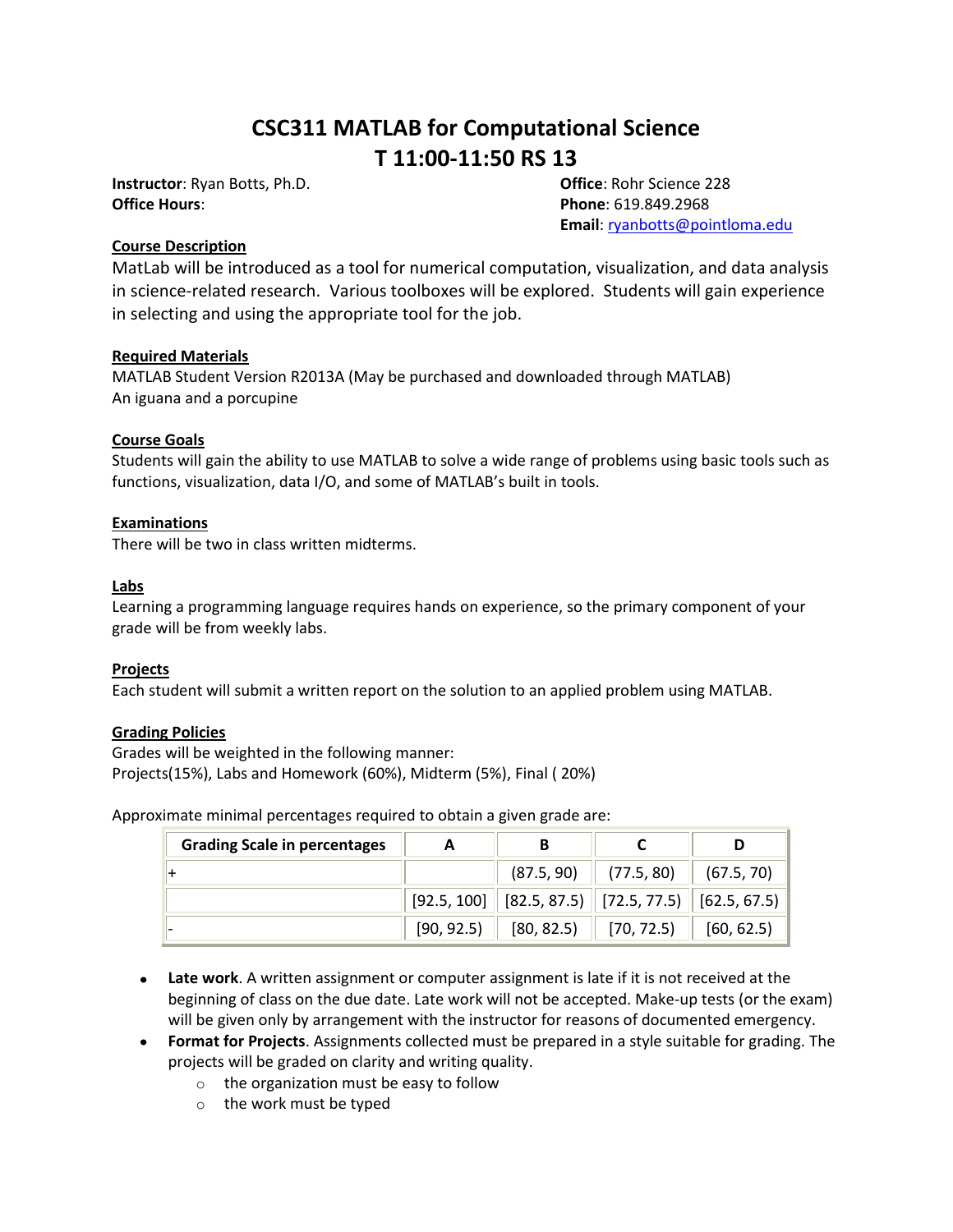- $\circ$  complete solutions must be written for problems (not just answers); solutions must be clearly marked
- o use complete sentences to answer questions

# **Attendance Policy**

There is a strong correlation between grade and attendance. It is your responsibility to attend. If more than 20% of the total number of class meetings is missed for any reason you may be de-enrolled from the course as per the undergraduate catalog.

# **Academic Accommodations**

While all students are expected to meet the minimum standards for completion of this course as established by the instructor, students with disabilities may require academic accommodations. At Point Loma Nazarene University, these students are requested to file documentation during the first two weeks of the semester with the Academic Support Center (ASC), located in the Bond Academic Center. This policy assists the University in its commitment to full compliance with Section 504 of the Rehabilitation Act and the Americans with Disabilities Act. Section 504 (a) prohibits discrimination against students with special needs and guarantees all qualified students equal access to and benefits of PLNU programs and activities. Once the student files documentation, the ASC will contact the student's instructors and provide written recommendations for reasonable and appropriate accommodations to meet the individual learning needs of the student.

# **Cheating Policy**

A student who is caught cheating on an exam or an assignment will receive a zero on the assignment and may receive an "F" for the semester as per the guidelines in the course catalog. FYI- Cheating consists of using work other than your own and not citing it, storing answers on calculators for exams, obtaining copies of old exams, etc.

You may work on homework for this course in groups, however your answers must show enough variation from the work of others to indicate that it was not merely copied.